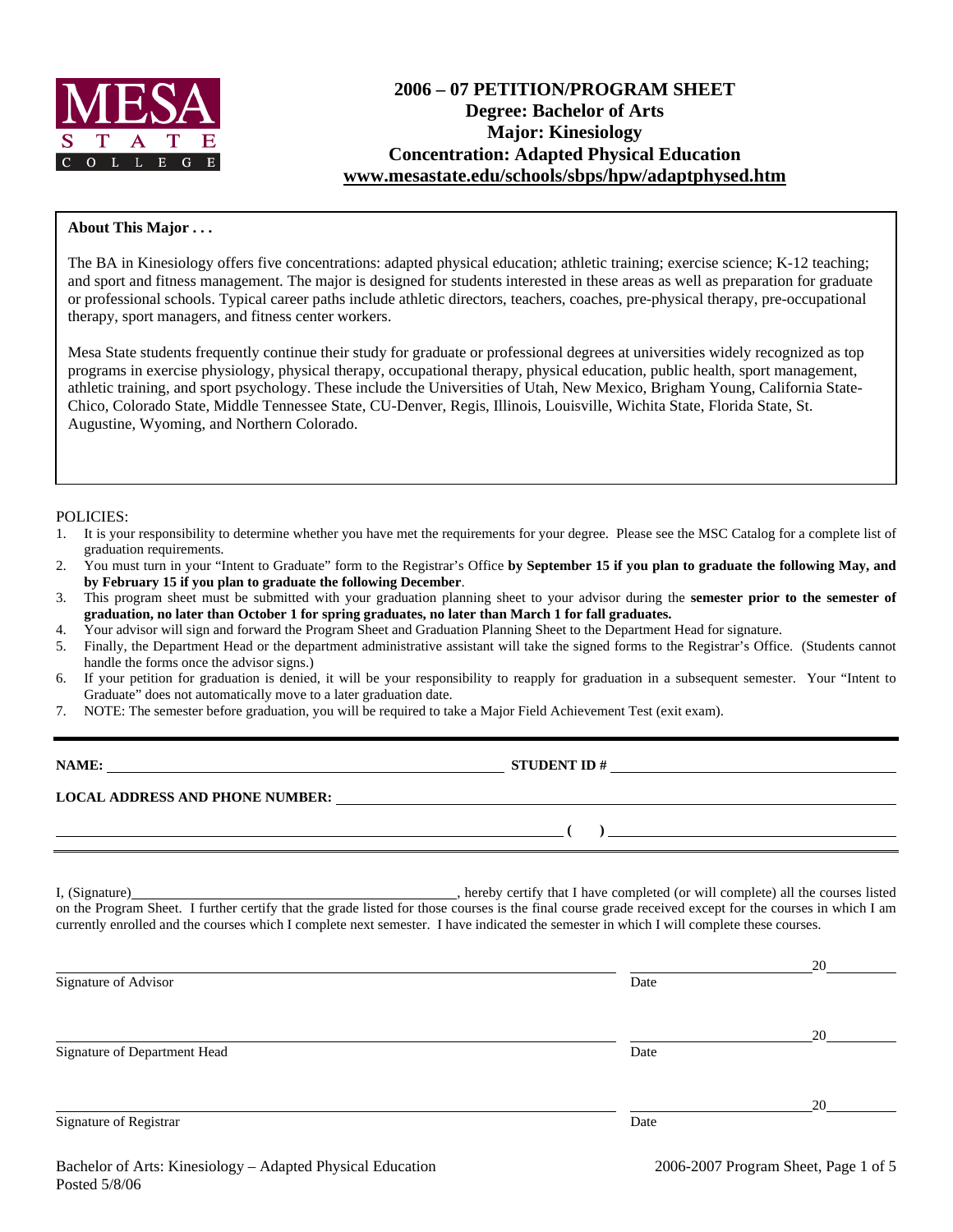- Must earn 120 semester hours and meet the academic residency requirements to earn a baccalaureate degree at Mesa State College.
- Must earn a minimum of 40 semester hours in upper division courses (i.e., 300-level and 400-level courses).
- A cumulative grade point average of 2.0 or higher must be maintained for all courses taken and a 2.5 GPA is required in the major courses.
- When filling out this program sheet a course can only be used once, i.e., no double counting is allowed between categories.
- Excess KINA courses beyond the two required, and pre-collegiate courses (usually numbered below 100), cannot be used for graduation.
- All degree requirements must be completed as described. Any exceptions or substitutions must be recommended in advance by the faculty advisor and approved by the Department Head.
- It is highly recommended that students work closely with a faculty advisor when selecting courses and scheduling classes prior to registration.
- Students are required to participate in exit examinations or other programs deemed necessary to comply with the college accountability requirement.

General Education Requirements (Minimum of 33 semester hours) See the M.S.C. catalog for the list of courses that meet the general education categories

| Trns/Subs<br>No.<br>Credit<br>Grade<br>Term<br>Year<br>Course                                        | Credit<br>Grade<br>Trns/Subs<br>Course<br>No.<br>Term<br>Year                                      |
|------------------------------------------------------------------------------------------------------|----------------------------------------------------------------------------------------------------|
| English: ENGL 111 and 112 (6 semester hours, must receive a grade                                    | Social and Behavioral Sciences: (6 Semester Hours)                                                 |
| of "C" or higher, must be completed by the time the student has 60                                   |                                                                                                    |
| semester hours.)                                                                                     |                                                                                                    |
| *ENGL                                                                                                |                                                                                                    |
| *ENGL                                                                                                | Fine Arts: (3 semester hours)                                                                      |
| *ENGL 129, Honors English, may be substituted for ENGL 111 and ENGL                                  |                                                                                                    |
| 112. Must earn a grade of "C" or better. May need to take additional electives.                      |                                                                                                    |
|                                                                                                      |                                                                                                    |
|                                                                                                      |                                                                                                    |
| Math: MATH 110 or higher (3 semester hours, must receive a grade                                     | <b>Natural Sciences:</b> (6 semester hours)                                                        |
| of "C" or better, must be completed by the time the student has 60                                   | (At least one course must include a lab)                                                           |
| semester hours.)                                                                                     |                                                                                                    |
| <b>MATH</b>                                                                                          |                                                                                                    |
|                                                                                                      |                                                                                                    |
| Humanities: (6 semester hours)                                                                       | (CHEM 121, 121L is suggested.)                                                                     |
|                                                                                                      | Applied Studies: (3 semester hours)                                                                |
|                                                                                                      |                                                                                                    |
|                                                                                                      |                                                                                                    |
| Other Requirements (9 semester hours)                                                                |                                                                                                    |
|                                                                                                      |                                                                                                    |
| Kinesiology: (3 Semester Hours)                                                                      | <b>Bachelor of Arts Degree Distinction:</b> (6 semester hours)                                     |
| Trns/Subs<br>Credit<br>Grade<br>Course<br><u>No.</u><br>Term<br>Year                                 | (Two consecutive classes in the same foreign language.)                                            |
| KINE*<br>100<br>- 1                                                                                  | Course<br>Credit<br>Grade<br>Trns/Subs<br>No.<br>Term<br>Year                                      |
| KINA*<br>$\overline{1}$                                                                              | $\overline{3}$<br>FLA                                                                              |
| KINA*                                                                                                | 3 <sup>7</sup><br>FLA                                                                              |
| See the M.S.C. catalog for the list of approved KINA/Selected DANC                                   |                                                                                                    |
| courses. *KINE/KINA formerly known as HPWA/HPWE                                                      | (FLAS 114 & 115 will <b>NOT</b> fulfill this requirement.) (Must receive a grade of "C" or above.) |
| Kinesiology - Adapted Physical Education Major Requirements (61 semester hours)                      |                                                                                                    |
| A 2.5 GPA is required in the major courses.                                                          |                                                                                                    |
| (For students taking classes prior to Summer 2006, these classes were taught under the HPWA prefix.) |                                                                                                    |
| <b>Required Core Courses (22 semester hours)</b>                                                     | <b>Required Concentration Courses (39 semester hours)</b>                                          |
| Trns/Subs<br>Course<br>Credit<br>No.<br>Grade<br>Term<br>Year                                        | Course<br><u>No.</u><br>Credit<br>Trns/Subs<br>Grade<br>Term<br>Year                               |
| 209<br><b>BIOL</b><br>$\frac{3}{2}$                                                                  | <b>PSYC</b><br>$\overline{3}$<br>233                                                               |
| <b>BIOL</b><br>209L<br>1                                                                             | $\overline{3}$<br><b>PSYC</b><br>340                                                               |
| $\overline{3}$<br><b>KINE</b><br>200                                                                 | $\overline{3}$<br><b>KINE</b><br>211                                                               |
| $\overline{3}$<br>213<br><b>KINE</b>                                                                 | <b>KINE</b><br>234                                                                                 |
| $\overline{3}$<br><b>KINE</b><br>303                                                                 | $\frac{3}{3}$<br><b>KINE</b><br>251                                                                |
| <b>KINE</b><br>303L                                                                                  | <b>KINE</b><br>301<br>$\overline{3}$                                                               |
| <b>KINE</b><br>309                                                                                   | $\overline{3}$<br><b>KINE</b><br>360                                                               |
| <b>KINE</b><br>309L                                                                                  | $\overline{3}$<br><b>KINE</b><br>380                                                               |
| <b>KINE</b><br>401<br>3                                                                              | $\frac{3}{3}$<br><b>KINE</b><br>415                                                                |
| <b>KINE</b><br>494                                                                                   | <b>KINE</b><br>480                                                                                 |
| Student must have current First Aid/CPR or KINE 265 or KINE 250:                                     | <b>KINE</b><br>499<br>6                                                                            |
| Current CPR Card? Yes / No                                                                           |                                                                                                    |
| (If yes, please provide a copy with the expiration date.)                                            | One course selected from PSYC 310, PSYC 330, or PSYC 350                                           |
| Or take one of the following: KINE 265 or KINE 250                                                   | <b>PSYC</b><br>3                                                                                   |
| <b>KINE</b><br>3                                                                                     |                                                                                                    |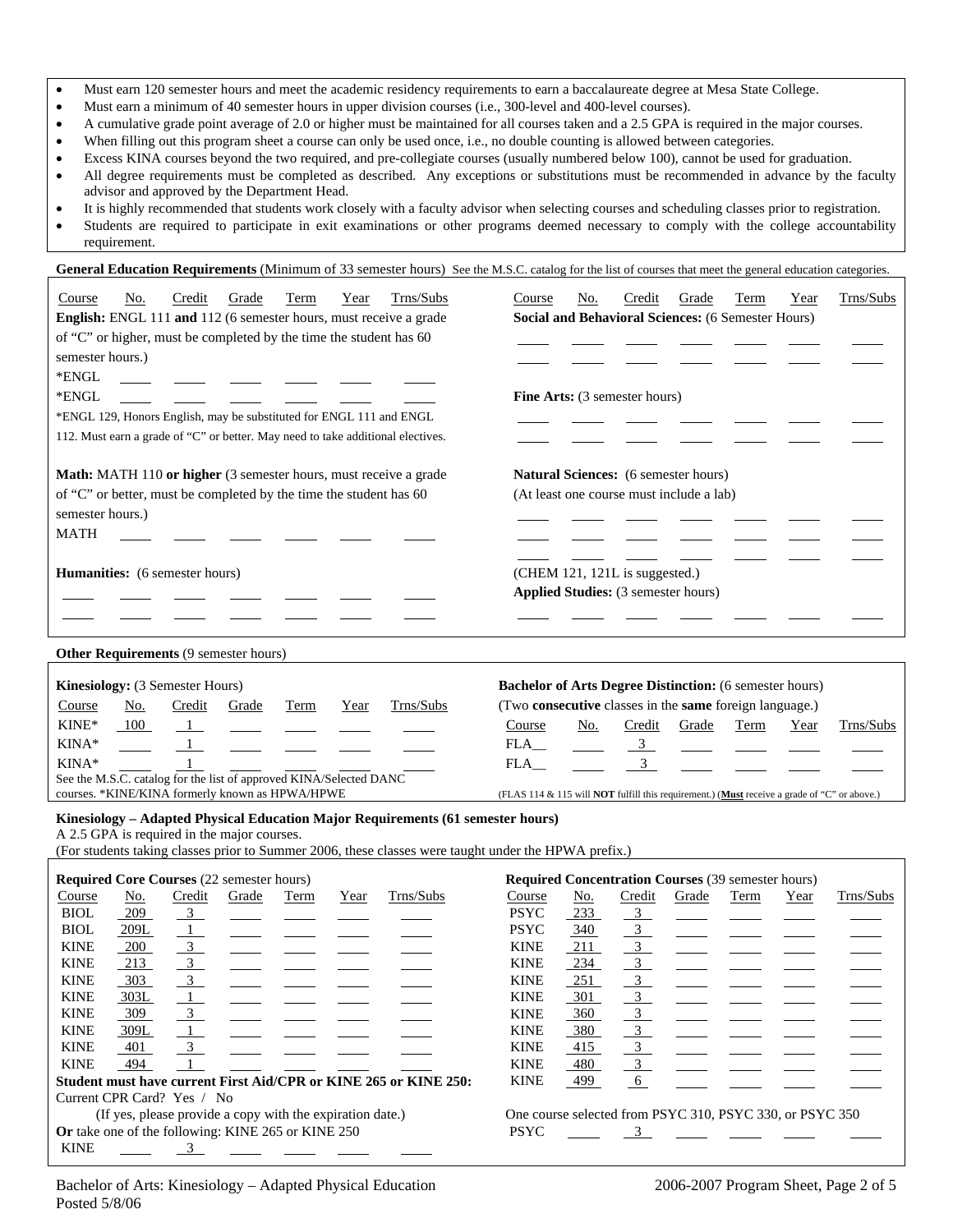| Electives (All college level courses appearing on your final transcript, not listed above that will bring your total semester hours to 120 hours.<br>Excludes KINA activity courses.) (16-17 semester hours; additional upper division hours may be needed.) |     |        |       |      |      |           |        |     |        |       |      |      |           |
|--------------------------------------------------------------------------------------------------------------------------------------------------------------------------------------------------------------------------------------------------------------|-----|--------|-------|------|------|-----------|--------|-----|--------|-------|------|------|-----------|
| Course                                                                                                                                                                                                                                                       | No. | Credit | Grade | Term | Year | Trns/Subs | Course | No. | Credit | Grade | Term | Year | Trns/Subs |
|                                                                                                                                                                                                                                                              |     |        |       |      |      |           |        |     |        |       |      |      |           |
|                                                                                                                                                                                                                                                              |     |        |       |      |      |           |        |     |        |       |      |      |           |
|                                                                                                                                                                                                                                                              |     |        |       |      |      |           |        |     |        |       |      |      |           |
|                                                                                                                                                                                                                                                              |     |        |       |      |      |           |        |     |        |       |      |      |           |
|                                                                                                                                                                                                                                                              |     |        |       |      |      |           |        |     |        |       |      |      |           |
|                                                                                                                                                                                                                                                              |     |        |       |      |      |           |        |     |        |       |      |      |           |
|                                                                                                                                                                                                                                                              |     |        |       |      |      |           |        |     |        |       |      |      |           |

# **GRADUATION INFORMATION**

See the "Undergraduate Graduation Requirements" in the Mesa State College catalog for additional graduation information.

**GENERAL EDUCATION REQUIREMENTS** (Minimum of 33 Semester Hours) See current Mesa State College catalog for list of courses that fulfill the requirements below. If one (or more) of the selections below is required in your major, you must use it to fulfill the major requirement and **make a different selection to meet the general education requirement. The courses may not be used to fulfill both requirements.**

**English – 6** Semester Hours (Must be **completed** before student has 60 semester hours. Must receive grade of "C" or above.) ENGL 111 **and** ENGL 112 **or** ENGL 129 *(by permission)*

**Mathematics – 3** Semester Hours chosen from:

MATH 110 **or higher**

(Must be **completed** before student has 60 semester hours. Must receive grade of "C" or above.)

**Humanities – 6** semester hours

**Social and Behavioral Sciences – 6** semester hours

**Fine Arts – 3** semester hours

**Natural Sciences – 6** semester hours (At least one course must include a lab.) **Chem 121/121L is suggested.**

**Applied Studies – 3** semester hours

### **OTHER REQUIREMENTS** (9 Semester Hours)

**Kinesiology – 3** Semester Hours Each student must take KINE 100 together with two KINA/Selected DANC courses. See current catalog for listing. \*KINE/KINA formerly known as HPWA/HPWE

| <b>Degree Distinction – 6 Semester Hours</b> |    |                                                                                                                                 |
|----------------------------------------------|----|---------------------------------------------------------------------------------------------------------------------------------|
| Select from one of the following sequences:  |    |                                                                                                                                 |
| FLAF 111 followed by FLAF 112                | 0r | FLAG 111 <i>followed by</i> FLAG 112                                                                                            |
| Or FLAS 111 <i>followed by FLAS</i> 112      | or | Two <b>consecutive</b> classes in the <b>same</b> foreign language.                                                             |
|                                              |    | *(FLAS 114 & 115 will <b>NOT</b> fulfill this requirement. <b>Must</b> receive a grade of "C" or above in <b>both</b> classes.) |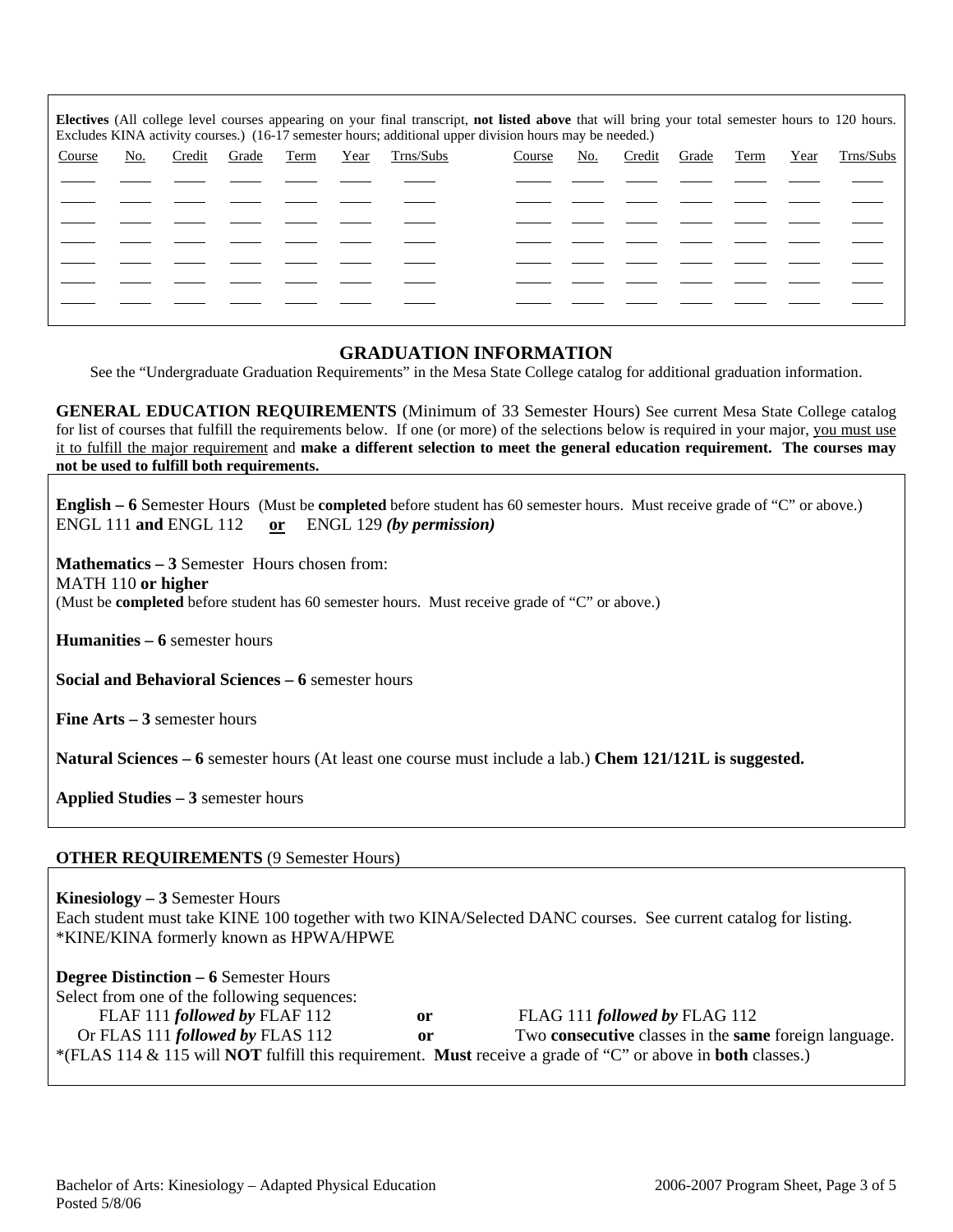## **Kinesiology – Adapted Physical Education** (61 Semester Hours)

A 2.5 GPA is required in the major courses.

(For students taking classes prior to Summer 2006, these classes were taught under the HPWA prefix.)

# **Required Core Courses** (22 Semester Hours)

BIOL 209 Human Anatomy and Physiology BIOL 209L Human Anatomy and Physiology Lab KINE 200 History and Philosophy of Sport and Physical Education KINE 213 Applications of Physical Fitness and Exercise Prescription KINE 303 Exercise Physiology KINE 303L Exercise Physiology Lab KINE 309 Anatomical Kinesiology KINE 309L Anatomical Kinesiology Lab KINE 401 Org/Ad/Legal Considerations of PE and Sports KINE 494 Senior Seminar (Capstone)  **Student must have current First Aid/CPR Card or take one of the following:**  KINE 265 First Aid/CPR for the Professional Rescuer **Or** KINE 250 Lifeguard Training

### **Required Concentration Courses** (39 Semester Hours)

PSYC 233 Human Growth and Development PSYC 340 Abnormal Psychology KINE 211 Methods of Lifetime Activities KINE 234 Prevention & Care of Athletic Injuries KINE 251 Water Safety Instructor KINE 301 Tests and Measurements KINE 360 Motor Learning KINE 380 Adapted Physical Education KINE 415 Physical Activity and Aging KINE 480 Special Populations and Psychomotor Disabilities KINE 499 Internship Choose one of the following: PSYC 310 Child Psychology PSYC 330 Psychology of Adolescents and Young Adults PSYC 350 Psychology of Adulthood

## **General Electives: 16-17 Semester Hours; additional upper division hours may be needed.**

Students are required to participate in exit examinations or other programs deemed necessary to comply with the college accountability requirement. All degree requirements must be completed as described above. Any exceptions or substitutions must be recommended in advance by the faculty advisor and approved by the Department Head.